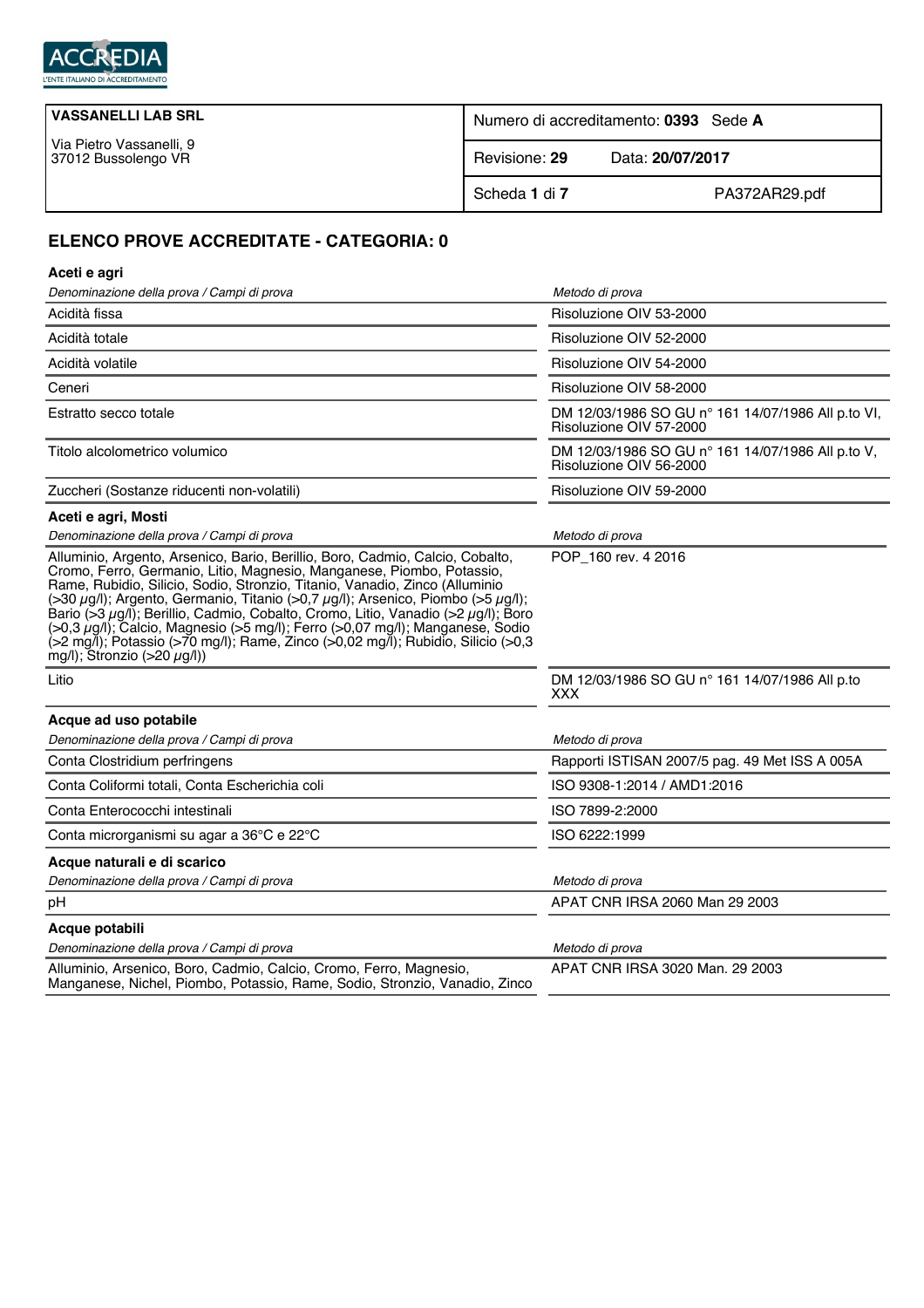

| <b>VASSANELLI LAB SRL</b>                       | Numero di accreditamento: 0393 Sede A |                  |
|-------------------------------------------------|---------------------------------------|------------------|
| Via Pietro Vassanelli, 9<br>37012 Bussolengo VR | Revisione: 29                         | Data: 20/07/2017 |
|                                                 | Scheda 2 di 7                         | PA372AR29.pdf    |

## **Alimenti di origine vegetale e loro trasformati, piante e parti di piante (foglie)**

| Denominazione della prova / Campi di prova                                                                                                                                                                                                                                                                                                                                                                                                                                                                                                                                                                                                                                                                                                                                                                                                | Metodo di prova                            |
|-------------------------------------------------------------------------------------------------------------------------------------------------------------------------------------------------------------------------------------------------------------------------------------------------------------------------------------------------------------------------------------------------------------------------------------------------------------------------------------------------------------------------------------------------------------------------------------------------------------------------------------------------------------------------------------------------------------------------------------------------------------------------------------------------------------------------------------------|--------------------------------------------|
| 1-Naphthylacetic acid (NAA), 2-Naphthoxyacetic acid (NOA), Naphthylacetamide and 1-naphthylacetic acid (sum of<br>1-naphthylacetamide and 1-naphthylacetic acid and its salts, expressed as 1-naphythlacetic acid), 2-phenylphenol,<br>T-Naphrinylanesis asid (MAA), 2-Naphribosyonetis asid (NQA), Naphrinylanesismide and transitiviyasetis asid (sum of 1.4-1), 2-Naphridosyonetis asid (Sum) 2-Naphridosyonetis asid (sum of 2-4-D), 2-Naphridosyonetis asid (su<br>their sulfoxides and sulfone expressed as parent), Fenthion, Fenthion-conson, Fenthion-consultone, Fenthion-sulfone, Fenthion-sulfone, Fenthion-sulfone, Fenthion-sulfone, Fenthion-sulfone, Fenvalerate (sum of RR & SS issom<br>as folpet), Folpet, Fonofos, Forchlorfenuron, Formetanate, Formothion, Fosthiazate, Furalaxil, Furathiocarb, Giberellic<br>acid | UNI EN 15662:2009                          |
| Amitrole, Chlormequat, Daminozid, Mepiquat, Ethylenethiourea (ETU),<br>Propylenethiourea (PTU)                                                                                                                                                                                                                                                                                                                                                                                                                                                                                                                                                                                                                                                                                                                                            | CVUA EU RL-SRM QuPPe Vers 9.2 met 3 2016   |
| Diquat, Paraquat                                                                                                                                                                                                                                                                                                                                                                                                                                                                                                                                                                                                                                                                                                                                                                                                                          | CVUA EU RL-SRM QuPPe Vers 9.2 met 4.1 2016 |
|                                                                                                                                                                                                                                                                                                                                                                                                                                                                                                                                                                                                                                                                                                                                                                                                                                           | $\sim$                                     |

Ethephon, Glyphosate, Aminomethyl phosphonic acid (AMPA), Fosetyl, Phosphorous acid, Fosetyl-Al (da calcolo), Maleic hydrazide, Chlorate, **Perchlorate** 

CVUA EU RL-SRM QuPPe Vers 9.2 met 1.3 2016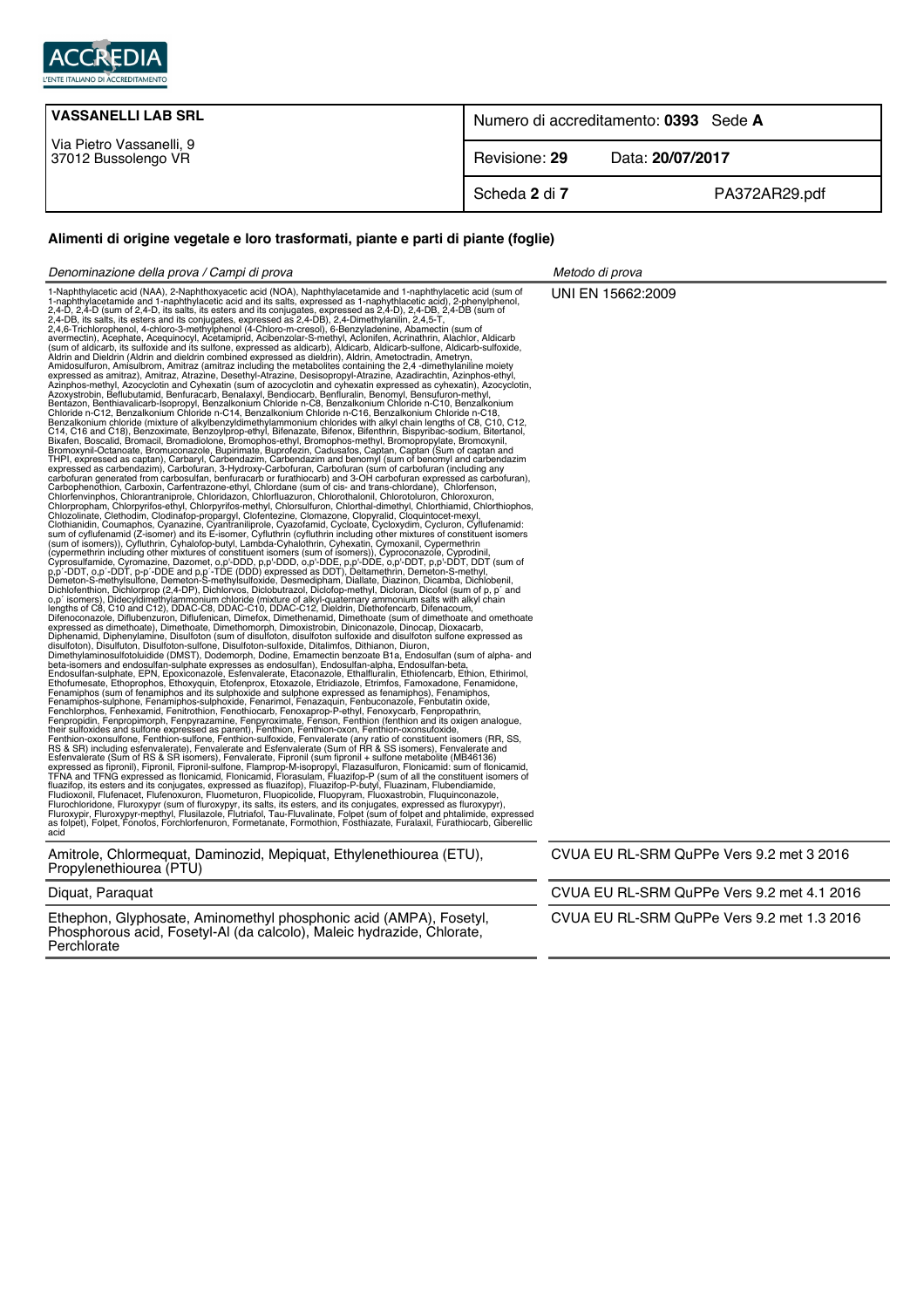

| <b>VASSANELLI LAB SRL</b>                                                                                                                                                                                                                                                                                                                                                                                                                                                                                                                                                                                                                                                                                                                                                                                                                                                                                                                                                                                                                                                                                                                                                                                                                                                                                                                                                                                                                                     | Numero di accreditamento: 0393 Sede A |                                                                                 |  |
|---------------------------------------------------------------------------------------------------------------------------------------------------------------------------------------------------------------------------------------------------------------------------------------------------------------------------------------------------------------------------------------------------------------------------------------------------------------------------------------------------------------------------------------------------------------------------------------------------------------------------------------------------------------------------------------------------------------------------------------------------------------------------------------------------------------------------------------------------------------------------------------------------------------------------------------------------------------------------------------------------------------------------------------------------------------------------------------------------------------------------------------------------------------------------------------------------------------------------------------------------------------------------------------------------------------------------------------------------------------------------------------------------------------------------------------------------------------|---------------------------------------|---------------------------------------------------------------------------------|--|
| Via Pietro Vassanelli, 9<br>37012 Bussolengo VR                                                                                                                                                                                                                                                                                                                                                                                                                                                                                                                                                                                                                                                                                                                                                                                                                                                                                                                                                                                                                                                                                                                                                                                                                                                                                                                                                                                                               | Revisione: 29                         | Data: 20/07/2017                                                                |  |
|                                                                                                                                                                                                                                                                                                                                                                                                                                                                                                                                                                                                                                                                                                                                                                                                                                                                                                                                                                                                                                                                                                                                                                                                                                                                                                                                                                                                                                                               | Scheda 3 di 7                         | PA372AR29.pdf                                                                   |  |
| Halosulfuron-methyl, Haloxyfop (Sum of haloxyfop, its esters, salts and conjugates expressed as haloxyfop (sum of<br>the R- and S- isomers at any ratio), Haloxyfop-R-methyl, Heptachlor (sum of heptachlor epoxide<br>expressed as<br>diketonitrile-metabolite, expressed as isoxaflutole), Isoxaflutoile, isoxaflutoile HPA 202248, Kresoxim-metriyi, Lendone Camma-HCH), Linuron, Lufenuron, Malaoxon, Malathion, Malathion (sum of malathion and malaoxon express<br>Methodam-suitoxide, Metolachior and S-metolachior (metolachior including other mixtures or constituent isomersic<br>including S-metolachior (sum of isomers)), Methomyl and Thiodicarb (sum of methomyl and thiodicarb expressed<br>oxydemetro-methyl, Parathion-methyl sulton expressed as oxydemeton-methyl, Oxylluorten, Paciobutrazol,<br>Paranxon-methyl, Parathion-methyl, Parathion-methyl (sum of Parathion-methyl and paraoxon-methyl expressed as<br>Parathion<br>Desintery-pinnincato, Friminging-Hurup, The Thingy Similary, Prochinal Similar Calini Diplomation and the season and its salts expressed as probable and its salts. Prochinal Proformation Proformation (proparation Proformat<br>Triazophos, Tribenuron-methyl, Trichlorfon, Triclopyr, Tricyclazole, Trifloxystrobin, Triflumizole, Triflumuron, Trifluralin,<br>Triforine, Triflusulfuron methyl, Trinexapac-ethyl, Triticonazole, Tritosulfuron, Valifenalate, Vamidothion, Vinclozolin,<br>Zoxamide |                                       | UNI EN 15662:2009                                                               |  |
| Morpholine, Diethanolamine, Triethanolamine                                                                                                                                                                                                                                                                                                                                                                                                                                                                                                                                                                                                                                                                                                                                                                                                                                                                                                                                                                                                                                                                                                                                                                                                                                                                                                                                                                                                                   |                                       | CVUA EU RL-SRM QuPPe Vers 9.2 met 7 2016                                        |  |
| Alimenti non grassi<br>Denominazione della prova / Campi di prova                                                                                                                                                                                                                                                                                                                                                                                                                                                                                                                                                                                                                                                                                                                                                                                                                                                                                                                                                                                                                                                                                                                                                                                                                                                                                                                                                                                             |                                       | Metodo di prova                                                                 |  |
| Dithiocarbamates (dithiocarbamates expressed as CS2, including maneb,                                                                                                                                                                                                                                                                                                                                                                                                                                                                                                                                                                                                                                                                                                                                                                                                                                                                                                                                                                                                                                                                                                                                                                                                                                                                                                                                                                                         |                                       | UNI EN 12396-2:1999                                                             |  |
| mancozeb, metiram, propineb, thiram and ziram)                                                                                                                                                                                                                                                                                                                                                                                                                                                                                                                                                                                                                                                                                                                                                                                                                                                                                                                                                                                                                                                                                                                                                                                                                                                                                                                                                                                                                |                                       |                                                                                 |  |
| <b>Bevande spiritose</b>                                                                                                                                                                                                                                                                                                                                                                                                                                                                                                                                                                                                                                                                                                                                                                                                                                                                                                                                                                                                                                                                                                                                                                                                                                                                                                                                                                                                                                      |                                       |                                                                                 |  |
| Denominazione della prova / Campi di prova<br>Acidità totale, Acidità fissa, Acidità volatile                                                                                                                                                                                                                                                                                                                                                                                                                                                                                                                                                                                                                                                                                                                                                                                                                                                                                                                                                                                                                                                                                                                                                                                                                                                                                                                                                                 |                                       | Metodo di prova<br>Reg CE 2870/2000 19/12/2000 GU CE L333                       |  |
|                                                                                                                                                                                                                                                                                                                                                                                                                                                                                                                                                                                                                                                                                                                                                                                                                                                                                                                                                                                                                                                                                                                                                                                                                                                                                                                                                                                                                                                               |                                       | 29/12/2000 All III.3 Reg UE 635/2016 22/04/2016 GU<br>UE L108 23/04/2016        |  |
| Dibutyl phthalate (DBP), Bis (2-ethylhexyl) phthalate (DEHP), Butyl benzyl<br>phthalate (BBP), Di-isobutyl phthalate (DiBP)                                                                                                                                                                                                                                                                                                                                                                                                                                                                                                                                                                                                                                                                                                                                                                                                                                                                                                                                                                                                                                                                                                                                                                                                                                                                                                                                   |                                       | Risoluzione OIV OENO 521 2013                                                   |  |
| Sostanze volatili e metanolo (Metanolo, 1-Propanolo, 2-Metil, 1-Propanolo,<br>2-Metil, 1-Butanolo, 3-Metil, 1-Butanolo, Acetato di etile, 1-Butanolo,<br>2-Butanolo, Acetaldeide, Acetale)                                                                                                                                                                                                                                                                                                                                                                                                                                                                                                                                                                                                                                                                                                                                                                                                                                                                                                                                                                                                                                                                                                                                                                                                                                                                    |                                       | Reg CE 2870/2000 19/12/2000 GU CE L333<br>29/12/2000 All III                    |  |
| Titolo alcolometrico volumico                                                                                                                                                                                                                                                                                                                                                                                                                                                                                                                                                                                                                                                                                                                                                                                                                                                                                                                                                                                                                                                                                                                                                                                                                                                                                                                                                                                                                                 |                                       | Reg CE 2870/2000 19/12/2000 GU CE L333<br>29/12/2000 All I App I + App II met B |  |
| <b>Bevande spiritose</b>                                                                                                                                                                                                                                                                                                                                                                                                                                                                                                                                                                                                                                                                                                                                                                                                                                                                                                                                                                                                                                                                                                                                                                                                                                                                                                                                                                                                                                      |                                       |                                                                                 |  |
| Denominazione della prova / Campi di prova                                                                                                                                                                                                                                                                                                                                                                                                                                                                                                                                                                                                                                                                                                                                                                                                                                                                                                                                                                                                                                                                                                                                                                                                                                                                                                                                                                                                                    |                                       | Metodo di prova                                                                 |  |
| Estratto secco totale                                                                                                                                                                                                                                                                                                                                                                                                                                                                                                                                                                                                                                                                                                                                                                                                                                                                                                                                                                                                                                                                                                                                                                                                                                                                                                                                                                                                                                         |                                       | OIV-MA-BS-10 R2009                                                              |  |
| Massa volumica a 20 °C e Densità relativa a 20 °C                                                                                                                                                                                                                                                                                                                                                                                                                                                                                                                                                                                                                                                                                                                                                                                                                                                                                                                                                                                                                                                                                                                                                                                                                                                                                                                                                                                                             |                                       | OIV-MA-BS-06 R2009                                                              |  |
| <b>Birra</b>                                                                                                                                                                                                                                                                                                                                                                                                                                                                                                                                                                                                                                                                                                                                                                                                                                                                                                                                                                                                                                                                                                                                                                                                                                                                                                                                                                                                                                                  |                                       |                                                                                 |  |
| Denominazione della prova / Campi di prova                                                                                                                                                                                                                                                                                                                                                                                                                                                                                                                                                                                                                                                                                                                                                                                                                                                                                                                                                                                                                                                                                                                                                                                                                                                                                                                                                                                                                    |                                       | Metodo di prova                                                                 |  |
| Acidità totale                                                                                                                                                                                                                                                                                                                                                                                                                                                                                                                                                                                                                                                                                                                                                                                                                                                                                                                                                                                                                                                                                                                                                                                                                                                                                                                                                                                                                                                |                                       | DM 21/09/1970 SO GU n° 105 28/04/1971 Met 8                                     |  |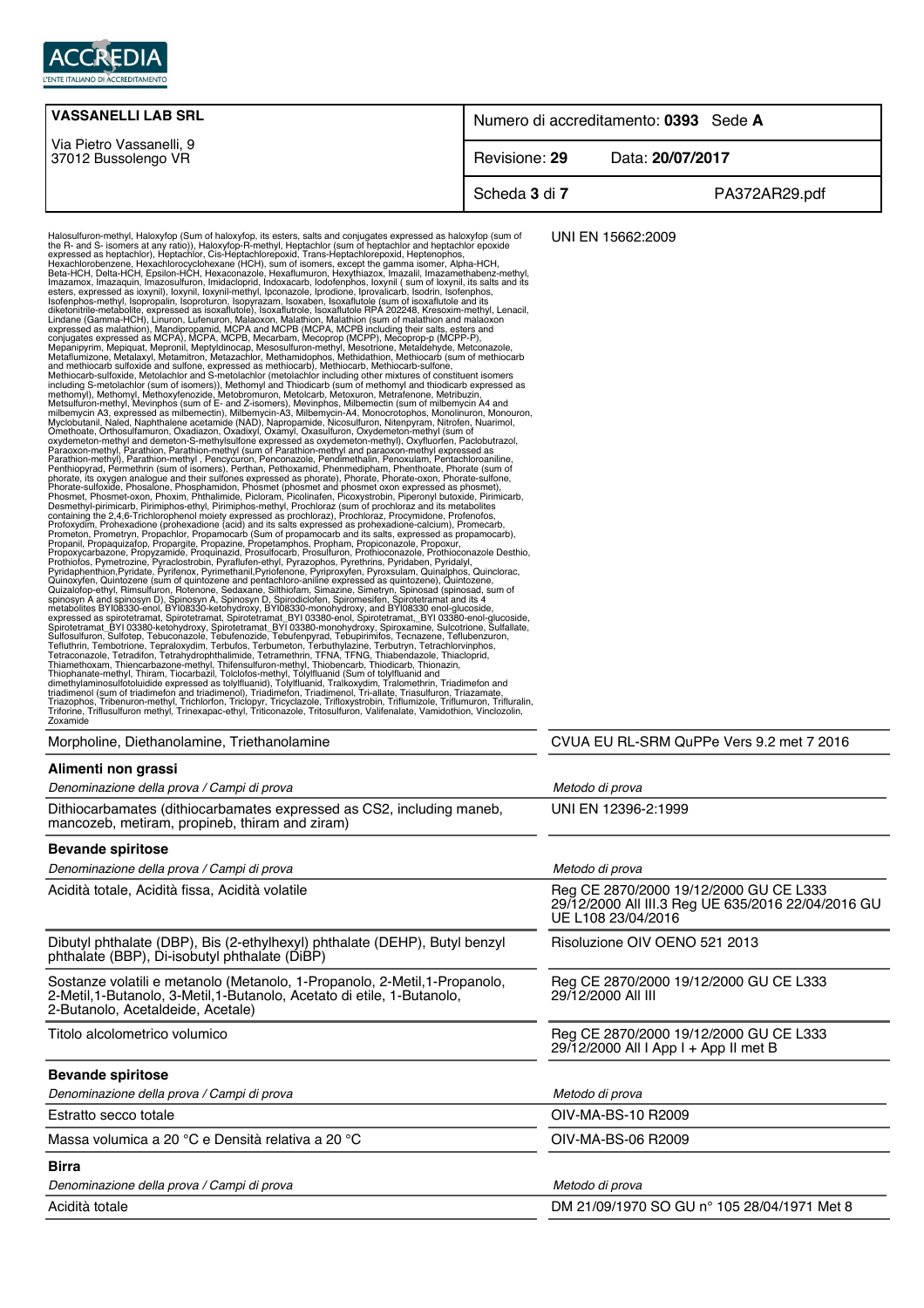

| <b>VASSANELLI LAB SRL</b>                                                                             | Numero di accreditamento: 0393 Sede A                                                                                            |  |  |
|-------------------------------------------------------------------------------------------------------|----------------------------------------------------------------------------------------------------------------------------------|--|--|
| Via Pietro Vassanelli, 9<br>37012 Bussolengo VR                                                       | Data: 20/07/2017<br>Revisione: 29                                                                                                |  |  |
|                                                                                                       | Scheda 4 di 7<br>PA372AR29.pdf                                                                                                   |  |  |
| Acidità volatile                                                                                      | DM 21/09/1970 SO GU n° 105 28/04/1971 Met 9                                                                                      |  |  |
| Ceneri e alcalinità delle ceneri                                                                      | DM 21/09/1970 SO GU nº 105 28/04/1971 Met 10                                                                                     |  |  |
| Estratto (da calcolo)                                                                                 | DM 21/09/1970 SO GU n° 105 28/04/1971 Met 6                                                                                      |  |  |
| Grado alcolico                                                                                        | DM 21/09/1970 SO GU nº 105 28/04/1971 Met 5                                                                                      |  |  |
| Grado saccarometrico (da calcolo)                                                                     | DM 21/09/1970 SO GU nº 105 28/04/1971 Met 7                                                                                      |  |  |
| Limpidità                                                                                             | DM 21/09/1970 SO GU n° 105 28/04/1971 Met 3                                                                                      |  |  |
| Peso specifico a 20° C                                                                                | DM 21/09/1970 SO GU nº 105 28/04/1971 Met 4                                                                                      |  |  |
| Cereali, frutti in guscio e prodotti derivati<br>Denominazione della prova / Campi di prova           | Metodo di prova                                                                                                                  |  |  |
| Aflatossine B1, B2, G1, G2 e loro somma                                                               | UNI EN ISO 16050:2011                                                                                                            |  |  |
| Mosti concentrati rettificati                                                                         |                                                                                                                                  |  |  |
| Denominazione della prova / Campi di prova                                                            | Metodo di prova                                                                                                                  |  |  |
| Acidità totale                                                                                        | OIV-MA-F1-05 R2011                                                                                                               |  |  |
| Caratteristiche cromatiche                                                                            | OIV-MA-F1-08 R2011                                                                                                               |  |  |
| Cationi totali                                                                                        | OIV-MA-F1-09 R2012                                                                                                               |  |  |
| Conduttività                                                                                          | OIV-MA-F1-01 R2011                                                                                                               |  |  |
| Idrossimetilfurfurale                                                                                 | OIV-MA-F1-02 R2011                                                                                                               |  |  |
| Indice di Folin-Ciocalteu                                                                             | OIV-MA-F1-13 R2015                                                                                                               |  |  |
| Meso-inositolo, Scillo-inositolo, Saccarosio                                                          | OIV-MA-F1-12 R2015                                                                                                               |  |  |
| pH                                                                                                    | OIV-MA-F1-06 R2011                                                                                                               |  |  |
| Mosti concentrati, Mosti concentrati rettificati                                                      |                                                                                                                                  |  |  |
| Denominazione della prova / Campi di prova<br>Anidride solforosa totale                               | Metodo di prova<br>OIV-MA-F1-07 R2011                                                                                            |  |  |
| Titolo alcolometrico volumico effettivo                                                               |                                                                                                                                  |  |  |
|                                                                                                       | OIV-MA-F1-03 R2011                                                                                                               |  |  |
| Mosti, Mosti concentrati, Mosti concentrati rettificati<br>Denominazione della prova / Campi di prova | Metodo di prova                                                                                                                  |  |  |
| Tenore zuccherino (Grado rifrattometrico Brix)                                                        | OIV-MA-AS2-02 R2012                                                                                                              |  |  |
| Oli d'oliva                                                                                           |                                                                                                                                  |  |  |
| Denominazione della prova / Campi di prova                                                            | Metodo di prova                                                                                                                  |  |  |
| Acidità                                                                                               | Reg CEE 2568/1991 11/07/1991 GU CEE<br>L248 05/09/1991 All II<br>Reg UE 1227/2016 27/07/2016 GU UE L202/7<br>28/07/2016 All I    |  |  |
| Analisi spettrofotometrica nell'ultravioletto                                                         | Reg CEE 2568/1991 11/07/1991 GU CEE<br>L248 05/09/1991 All IX<br>Reg UE 1833/2015 12/10/2015 GU UE L266/29<br>13/10/2015 All III |  |  |
| Esteri metilici degli acidi grassi                                                                    | Reg CEE 2568/1991 11/07/1991 GU CEE L248<br>05/09/1991 All X Reg UE 1833/2015 12/10/2015 GU<br>UE L266/29 13/10/2015 All IV      |  |  |
| Numero di perossidi                                                                                   | Reg CEE 2568/1991 11/07/1991 GU CEE L248<br>05/09/1991 All III REG UE 1748/2016 GU CE L273<br>08/10/2016 All I                   |  |  |
| Vegetali e Prodotti vegetali                                                                          |                                                                                                                                  |  |  |
| Denominazione della prova / Campi di prova                                                            | Metodo di prova                                                                                                                  |  |  |
| Nitrati, nitriti, bromuri                                                                             | UNI EN 12014-2:1998                                                                                                              |  |  |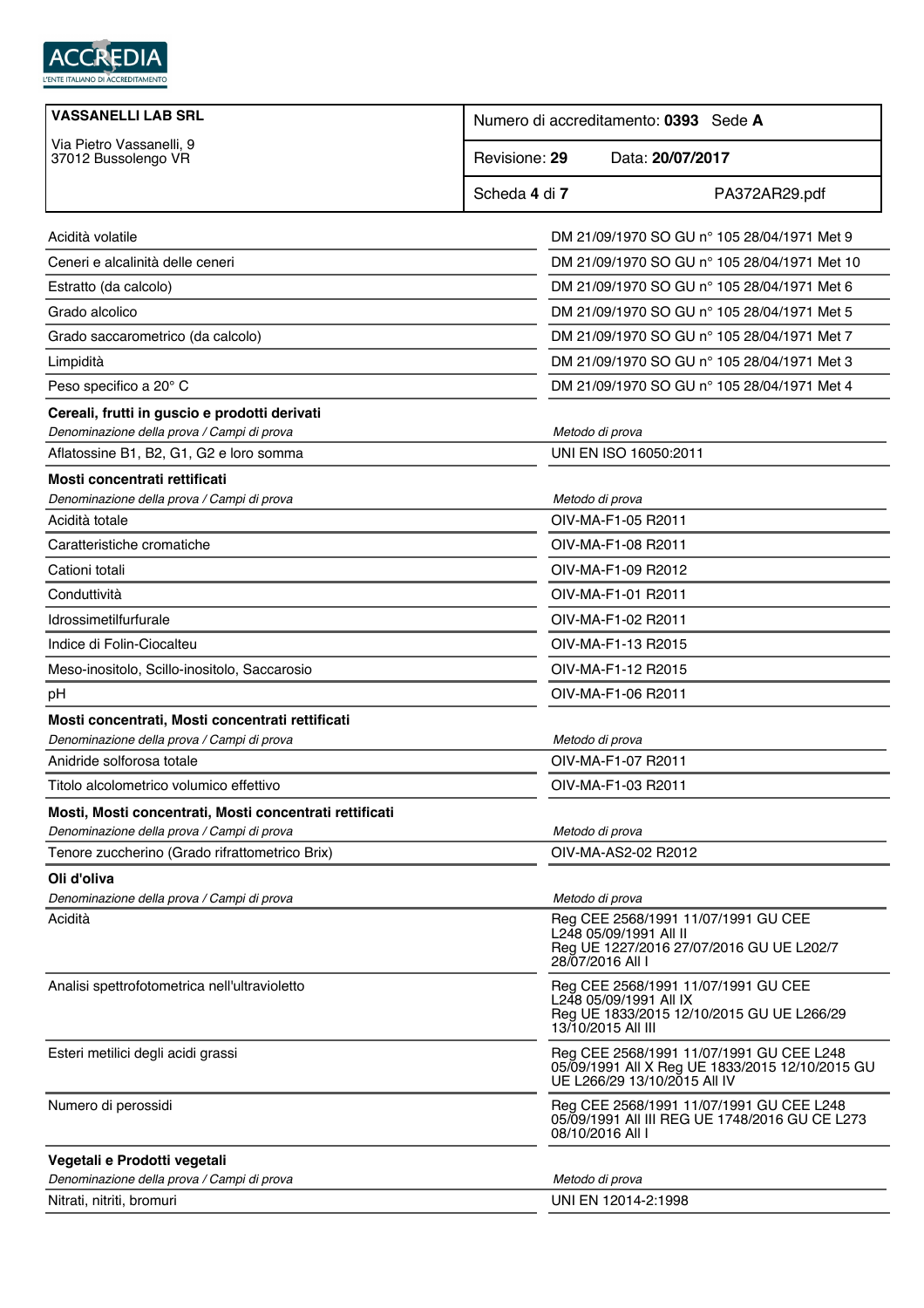

| <b>VASSANELLI LAB SRL</b>                       | Numero di accreditamento: 0393 Sede A |                  |  |
|-------------------------------------------------|---------------------------------------|------------------|--|
| Via Pietro Vassanelli, 9<br>37012 Bussolengo VR | Revisione: 29                         | Data: 20/07/2017 |  |
|                                                 | Scheda 5 di 7                         | PA372AR29.pdf    |  |

| Vini                                                                                                                                                                                                                                                                                                         |                                                                          |
|--------------------------------------------------------------------------------------------------------------------------------------------------------------------------------------------------------------------------------------------------------------------------------------------------------------|--------------------------------------------------------------------------|
| Denominazione della prova / Campi di prova                                                                                                                                                                                                                                                                   | Metodo di prova                                                          |
| 1,2-Propandiolo, 1,3-Propandiolo, Etilenglicole, Dietilenglicole<br>$(1,2$ -Propandiolo (>2,0 mg/l), 1,3-Propandiolo (>0,5 mg/l), Etilenglicole (>0,5<br>$mg/l$ ), Dietilenglicole (>0,5 mg/l))                                                                                                              | POP_050 rev, 1 2015                                                      |
| 3-metossipropano-1,2-dioli e gliceroli ciclici (3-metossi-1,2-propandiolo e<br>diglicerine cicliche)                                                                                                                                                                                                         | OIV-MA-AS315-15 R2007                                                    |
| Acido metatartarico                                                                                                                                                                                                                                                                                          | OIV-MA-AS313-21 R2009                                                    |
| Acido Shikimico                                                                                                                                                                                                                                                                                              | OIV-MA-AS313-17 R2004                                                    |
| Alcalinità delle ceneri                                                                                                                                                                                                                                                                                      | OIV-MA-AS2-05 R2009                                                      |
| Allergeni: Caseina, Ovoalbumina                                                                                                                                                                                                                                                                              | OIV-MA-AS315-23 R2012                                                    |
| Alluminio, Bario, Calcio, Ferro, Magnesio, Manganese, Potassio, Rame,<br>Sodio, Stronzio, Zinco                                                                                                                                                                                                              | OIV-MA-AS322-13 R2013                                                    |
| Anidride carbonica                                                                                                                                                                                                                                                                                           | OIV-MA-AS314-01 R2006                                                    |
| Carbammato di etile                                                                                                                                                                                                                                                                                          | OIV-MA-AS315-04 R2009                                                    |
| Ceneri                                                                                                                                                                                                                                                                                                       | OIV-MA-AS2-04 R2009                                                      |
| Derivati cianici                                                                                                                                                                                                                                                                                             | OIV-MA-AS315-06 R2009                                                    |
| Dimethyl phthalate (DMP), Dibutyl phthalate (DBP), Bis (2-ethylhexyl)<br>phthalate (DEHP), Butyl benzyl phthalate (BBP), Di-isononyl phthalate (DINP),<br>Di-isodecyl phthalate (DIDP), Dicyclohexyl phthalate (DCHP), Diethyl<br>phthalate (DEP), Di-isobutyl phthalate (DiBP), Di-n-octyl phthalate (DnOP) | OIV-MA-AS323-10 2013                                                     |
| Indice di Folin-Ciocalteu                                                                                                                                                                                                                                                                                    | OIV-MA-AS2-10 R2009                                                      |
| Lisozima                                                                                                                                                                                                                                                                                                     | OIV-MA-AS315-14 R2007                                                    |
| Metanolo                                                                                                                                                                                                                                                                                                     | OIV-MA-AS315-27 2016                                                     |
| Piombo                                                                                                                                                                                                                                                                                                       | OIV-MA-AS322-12 R2006                                                    |
| Solfati, Fosfati e Cloruri                                                                                                                                                                                                                                                                                   | OIV-MA-AS313-16 R2004                                                    |
| Sovrapressione                                                                                                                                                                                                                                                                                               | OIV-MA-AS314-02 R2003                                                    |
| Vini bianchi                                                                                                                                                                                                                                                                                                 |                                                                          |
| Denominazione della prova / Campi di prova                                                                                                                                                                                                                                                                   | Metodo di prova                                                          |
| Carbossimetilcellulosa (CMC)                                                                                                                                                                                                                                                                                 | OIV-MA-AS315-22 R2010                                                    |
| Vini rossi e rosati                                                                                                                                                                                                                                                                                          |                                                                          |
| Denominazione della prova / Campi di prova                                                                                                                                                                                                                                                                   | Metodo di prova                                                          |
| Antociani                                                                                                                                                                                                                                                                                                    | OIV-MA-AS315-11 R2007                                                    |
| Vini, Mosti<br>Denominazione della prova / Campi di prova                                                                                                                                                                                                                                                    | Metodo di prova                                                          |
| Acidità fissa                                                                                                                                                                                                                                                                                                | OIV-MA-AS313-03 R2009                                                    |
| Acidità totale                                                                                                                                                                                                                                                                                               | OIV-MA-AS313-01 R2015                                                    |
| Acidità volatile                                                                                                                                                                                                                                                                                             | OIV-MA-AS313-02 R2015                                                    |
| Acidità volatile (distillazione) (>0,02 g/l)                                                                                                                                                                                                                                                                 | POP_161 rev. 2 2010                                                      |
| Acido malico, Acido lattico, Acido citrico, Acido tartarico, Acido acetico,                                                                                                                                                                                                                                  | OIV-MA-AS313-04 R2009                                                    |
| Glicerina                                                                                                                                                                                                                                                                                                    |                                                                          |
| Acido sorbico                                                                                                                                                                                                                                                                                                | OIV-MA-AS313-20 R2006                                                    |
| Ammine biogene: Cadaverina, Istamina, Putrescina, Tiramina                                                                                                                                                                                                                                                   | OIV-MA-AS315-18 R2009                                                    |
| Anidride solforosa libera, anidride solforosa totale                                                                                                                                                                                                                                                         | OIV-MA-AS323-04A R2012, OIV-MA-AS323-04B<br>R2009, OIV-MA-AS323-05 R2009 |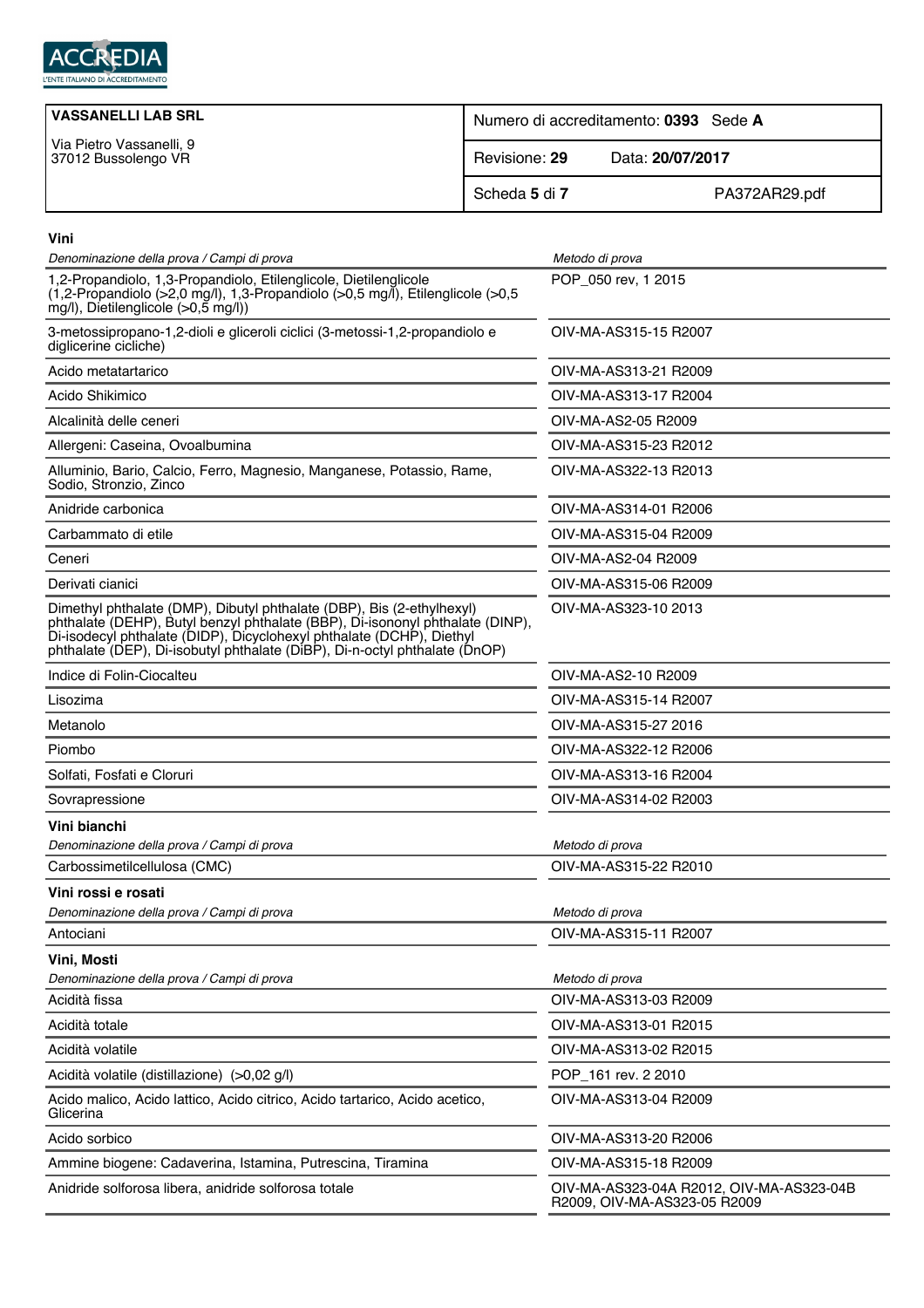

| <b>VASSANELLI LAB SRL</b>                                                                                                                                                                                                                                                                                                                                                                                                                                                                                                                                                                                                                                                                                                              | Numero di accreditamento: 0393 Sede A |                                                               |               |
|----------------------------------------------------------------------------------------------------------------------------------------------------------------------------------------------------------------------------------------------------------------------------------------------------------------------------------------------------------------------------------------------------------------------------------------------------------------------------------------------------------------------------------------------------------------------------------------------------------------------------------------------------------------------------------------------------------------------------------------|---------------------------------------|---------------------------------------------------------------|---------------|
| Via Pietro Vassanelli, 9<br>37012 Bussolengo VR                                                                                                                                                                                                                                                                                                                                                                                                                                                                                                                                                                                                                                                                                        | Revisione: 29<br>Data: 20/07/2017     |                                                               |               |
|                                                                                                                                                                                                                                                                                                                                                                                                                                                                                                                                                                                                                                                                                                                                        | Scheda 6 di 7                         |                                                               | PA372AR29.pdf |
| Anidride solforosa libera, anidride solforosa totale (distillazione) (Anidride<br>solforosa libera >1 mg/l, anidride solforosa totale >2 mg/l)                                                                                                                                                                                                                                                                                                                                                                                                                                                                                                                                                                                         |                                       | POP_156 rev. 2 2009                                           |               |
| Densità relativa, Titolo alcolometrico volumico effettivo, Zuccheri riduttori,<br>Titolo alcolometrico volumico totale (da calcolo), Estratto secco totale (da<br>calcolo), Estratto secco ridotto (da calcolo), Estratto non riduttore (da calcolo),<br>Acidità totale, Acidità volatile, pH (metodo automatizzato)<br>(Densità relativa (0,989 -1,006 a 20°C), Titolo alcolometrico volumico effettivo<br>(8,4 - 17,5 % vol), Zuccheri riduttori (1,2 - 20,0 g/l), Titolo alcolometrico<br>volumico totale (calcolo %vol), Estratto secco totale (calcolo g/l), Estratto<br>secco ridotto (calcolo g/l), Estratto non riduttore (calcolo g/l), Acidità totale (3,7<br>- 11,2 g/l), Acidità volatile (0,1 - 1,2 g/l), pH (3,0 - 4,0)) |                                       | POP_155 rev. 3 2010                                           |               |
| Diglucoside malvosidico (Ibridi Produttori Diretti) (qualitativo)                                                                                                                                                                                                                                                                                                                                                                                                                                                                                                                                                                                                                                                                      |                                       | OIV-MA-AS315-03 R2009                                         |               |
| Estratto ridotto, Estratto non riduttore (da calcolo)                                                                                                                                                                                                                                                                                                                                                                                                                                                                                                                                                                                                                                                                                  |                                       | OIV-MA-AS2-03B R2012 + OIV-MA-AS311-01A:<br>R <sub>2009</sub> |               |
| Estratto ridotto, Estratto non riduttore (da calcolo)                                                                                                                                                                                                                                                                                                                                                                                                                                                                                                                                                                                                                                                                                  |                                       | OIV-MA-AS2-03B R2012 + OIV-MA-AS311-02 :<br>R2009             |               |
| Estratto ridotto, Estratto non riduttore (da calcolo)                                                                                                                                                                                                                                                                                                                                                                                                                                                                                                                                                                                                                                                                                  |                                       | OIV-MA-AS2-03B R2012 + OIV-MA-AS311-03 :<br>R2003             |               |
| Estratto secco totale                                                                                                                                                                                                                                                                                                                                                                                                                                                                                                                                                                                                                                                                                                                  |                                       | OIV-MA-AS2-03B R2012                                          |               |
| Ferro                                                                                                                                                                                                                                                                                                                                                                                                                                                                                                                                                                                                                                                                                                                                  |                                       | OIV-MA-AS322-05A R2009                                        |               |
| Glucosio e Fruttosio                                                                                                                                                                                                                                                                                                                                                                                                                                                                                                                                                                                                                                                                                                                   |                                       | OIV-MA-AS311-02 R2009                                         |               |
| Lieviti, batteri lattici, batteri acetici (Conta)                                                                                                                                                                                                                                                                                                                                                                                                                                                                                                                                                                                                                                                                                      |                                       | OIV-MA-AS4-01 R2010                                           |               |
| Massa volumica a 20 °C e Densità relativa a 20 °C                                                                                                                                                                                                                                                                                                                                                                                                                                                                                                                                                                                                                                                                                      |                                       | OIV-MA-AS2-01A R2012 p.to 5                                   |               |
| Metanolo                                                                                                                                                                                                                                                                                                                                                                                                                                                                                                                                                                                                                                                                                                                               |                                       | OIV-MA-AS312-03A R2015                                        |               |
| pH                                                                                                                                                                                                                                                                                                                                                                                                                                                                                                                                                                                                                                                                                                                                     |                                       | OIV-MA-AS313-15 R2011                                         |               |
| Rame                                                                                                                                                                                                                                                                                                                                                                                                                                                                                                                                                                                                                                                                                                                                   |                                       | OIV-MA-AS322-06 R2009                                         |               |
| Saggio di stabilità (qualitativo)                                                                                                                                                                                                                                                                                                                                                                                                                                                                                                                                                                                                                                                                                                      |                                       | DM 12/03/1986 SO GU n° 161 14/07/1986 All p.to III<br>par 3.3 |               |
| Sostanze riducenti                                                                                                                                                                                                                                                                                                                                                                                                                                                                                                                                                                                                                                                                                                                     |                                       | OIV-MA-AS311-01A R2009                                        |               |
| Titolo alcolometrico volumico effettivo, Titolo alcolometrico volumico<br>potenziale (da calcolo), Titolo alcolometrico volumico totale (da calcolo), Titolo<br>alcolometrico massico effettivo, Titolo alcometrico massico potenziale (da<br>calcolo), Titolo alcolometrico massico totale (da calcolo)                                                                                                                                                                                                                                                                                                                                                                                                                               |                                       | OIV-MA-AS312-01A R2016 All. 4B +<br>OIV-MA-AS311-02 R2009     |               |
| Zuccheri: fruttosio, glucosio,<br>saccarosio e glicerolo                                                                                                                                                                                                                                                                                                                                                                                                                                                                                                                                                                                                                                                                               |                                       | OIV-MA-AS311-03 R2016                                         |               |
| Vini, Mosti, Mosti concentrati                                                                                                                                                                                                                                                                                                                                                                                                                                                                                                                                                                                                                                                                                                         |                                       |                                                               |               |
| Denominazione della prova / Campi di prova                                                                                                                                                                                                                                                                                                                                                                                                                                                                                                                                                                                                                                                                                             |                                       | Metodo di prova                                               |               |
| Caratteristiche cromatiche                                                                                                                                                                                                                                                                                                                                                                                                                                                                                                                                                                                                                                                                                                             |                                       | OIV-MA-AS2-07B R2009                                          |               |
| Vini, Mosti, Mosti concentrati, Mosti concentrati rettificati                                                                                                                                                                                                                                                                                                                                                                                                                                                                                                                                                                                                                                                                          |                                       |                                                               |               |
| Denominazione della prova / Campi di prova                                                                                                                                                                                                                                                                                                                                                                                                                                                                                                                                                                                                                                                                                             |                                       | Metodo di prova                                               |               |
| Ocratossina A                                                                                                                                                                                                                                                                                                                                                                                                                                                                                                                                                                                                                                                                                                                          |                                       | OIV-MA-AS315-10 R2011                                         |               |
| Vini, Mosti, Sottoprodotti del sughero                                                                                                                                                                                                                                                                                                                                                                                                                                                                                                                                                                                                                                                                                                 |                                       |                                                               |               |
| Denominazione della prova / Campi di prova                                                                                                                                                                                                                                                                                                                                                                                                                                                                                                                                                                                                                                                                                             |                                       | Metodo di prova                                               |               |
| 2,4,6-Tricloroanisolo, 2,3,4,6-Tetracloroanisolo, 2,4,6-Tribromoanisolo,<br>Guaiacolo, Geosmina<br>$(2,4,6$ -Tricloroanisolo, 2,4,6-Tribromoanisolo $(>0,2$ ng/l o ng/g);<br>2,3,4,6-Tetracloroanisolo (>0,6 ng/l o ng/g); Guaiacolo (>2 $\mu$ g/l o $\mu$ g/g);<br>Geosmina (>5 ng/l o ng/g))                                                                                                                                                                                                                                                                                                                                                                                                                                         |                                       | POP 149 rev. 4 2011                                           |               |